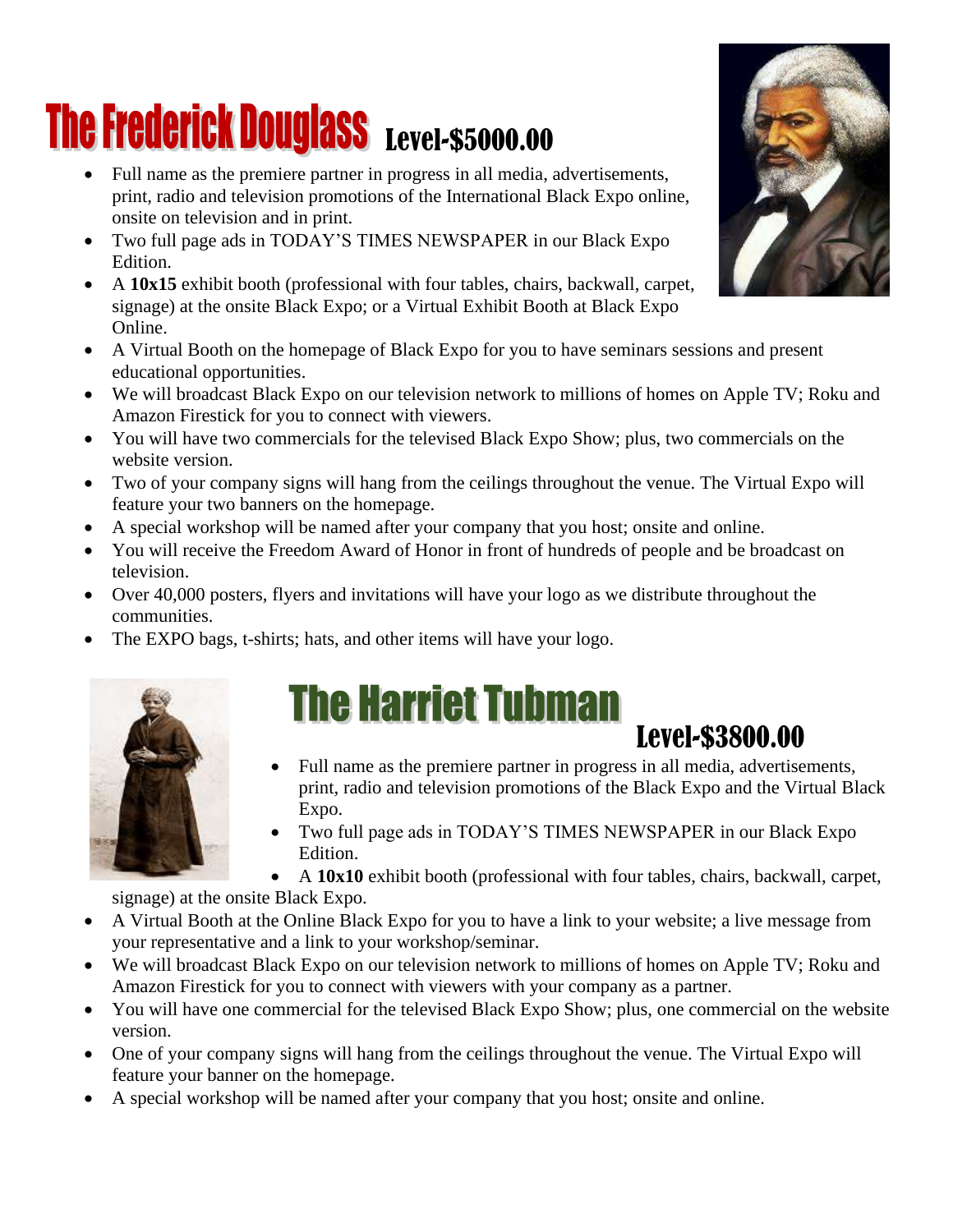#### • •

# **The Harriet Tubman**

- You will receive the Leadership Award of Honor in front of hundreds of people and be broadcast on television.
- Over 40,000 posters, flyers and invitations will have your logo as we distribute throughout the communities.
- The EXPO bags, t-shirts; hats, and other items will have your logo

### The Carter G.Woodson Level-\$2800.00

- Full name as the premiere partner in progress in all media, advertisements, print, radio and television promotions of the Black Expo and the Virtual Black Expo.
- One full page ad in TODAY'S TIMES NEWSPAPER in our Black Expo Edition.
- A **10x10** exhibit booth (professional with four tables, chairs, backwall, carpet, signage) at the onsite Black Expo.
- A Virtual Booth at the Online Black Expo for you to have a link to your website; a live message from your representative and a link to your workshop/seminar.
- We will broadcast Black Expo on our television network to millions of homes on Apple TV; Roku and Amazon Firestick for you to connect with viewers with your company as a partner.
- You will have one commercial for the televised Black Expo Show; plus, one commercial on the website version.
- The Virtual Expo will feature your banner on the homepage.
- You will receive the Black Expo Community Spirit Award of Honor in front of hundreds of people and be broadcast on television.
- Over 40,000 posters, flyers and invitations will have your logo as we distribute throughout the communities
- The EXPO bags, t-shirts; hats, and other items will have your logo.

#### The Booker T. Washington Level \$2000.00



- A **10x10** exhibit booth (professional with four tables, chairs, backwall, carpet, signage) at the onsite Black Expo.
- A Virtual Booth at the Online Black Expo for you to have a link to your website; a live message from your representative and a link to your workshop/seminar.
- We will broadcast Black Expo on our television network to millions of homes on Apple TV; Roku and Amazon Firestick for you to connect with viewers with your company as a partner.
- Over 40,000 posters, flyers and invitations will have your logo as we distribute throughout the communities
- The EXPO bags, t-shirts; hats, and other items will have your logo.